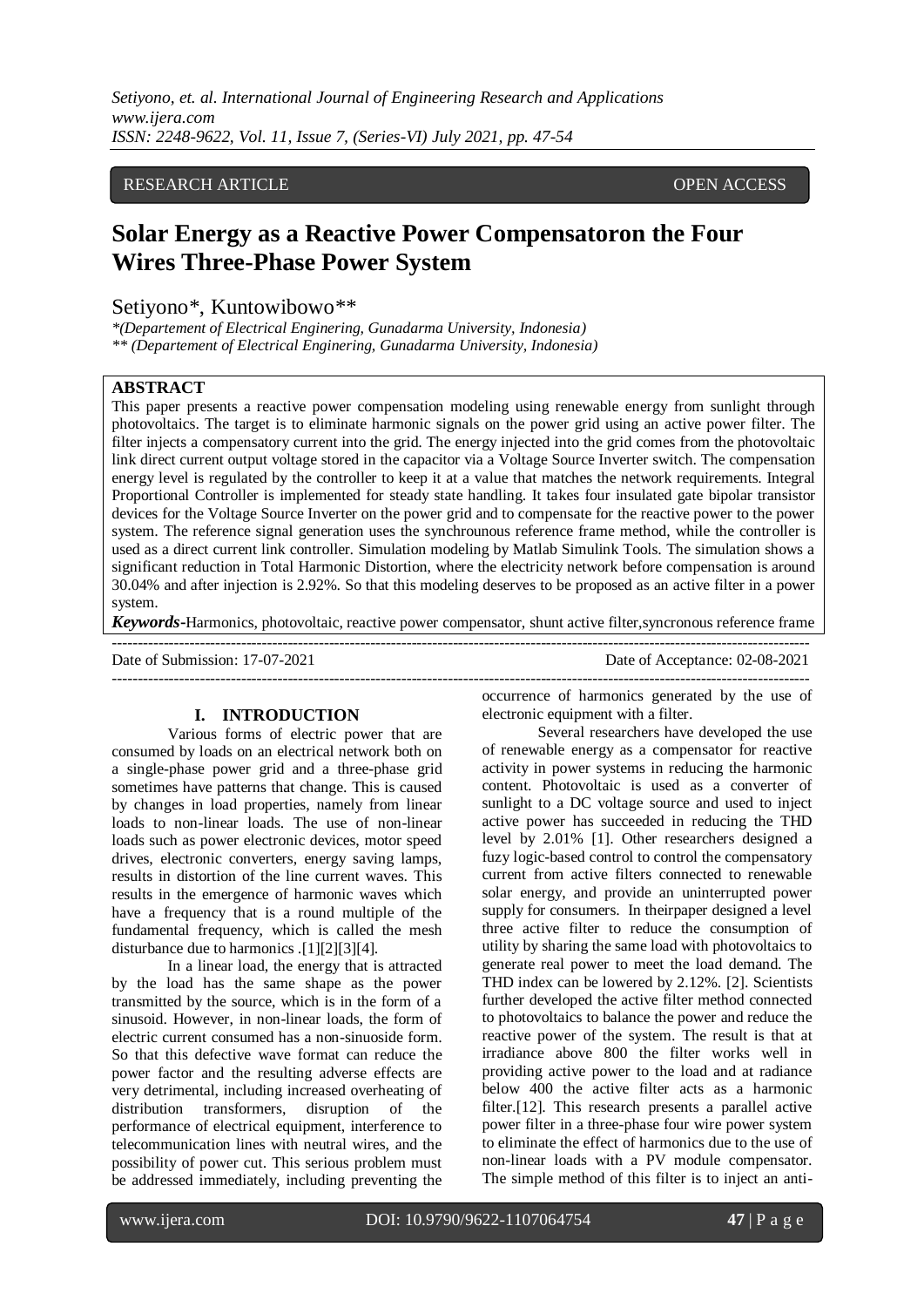harmonic signal through a Voltage Source Inverter (VSI) circuit which acts as a parallel active filter. The compensation current that is injected into the grid comes from the energy storage (battery) which is charged by photovoltaics using the help of sunlight. The photovoltaic voltage regulation is controlled by the PI controller. Mathematically, this active filter can be expressed as the relationship of three electric currents which are stated in equation 1 below:



Figure 1. Parallel active power filter concept

Shown in Figure 1 is a simple concept of a parallel active filter, consisting of three main parts, namely a three-phase line voltage source, a nonlinear load in the form of a three-phase diode rectifier and a voltage source inverter as an active power filter arranged in parallel with the load. Ic is the current that comes from the money-saving battery charged by the PV module.

# **1.1. TOTAL HARMONIC DISTORTION (THD)**

Total Harmonic Distortion (THD) is the percentage value between the total harmonic components and its fundamental components. The greater the THD percentage, the greater the risk of damage to equipment damage to the current and voltage. The THD value permitted internationally is a maximum of 5% of the fundamental frequency voltage or current.[13][14] To find the THD value of the voltage, the equation can be used  $[15][16]$ :

$$
THD = \frac{\sqrt{\sum_{h>1}^{h} M_h^2}}{M_1}
$$
 (2)

Where  $M_h$  is the rms value of the harmonic component h in the sum of M.

# **II. RESEARCH METHODS**

This research was conducted by making a parallel active power filter system modeling using the Simulink Matlab Tools. There are two main simulated models, namely the system model which

is loaded with nonlinear loads when it has not been injected with the recreational power and the system model when the reactive power is compensated. The proposed active filter design is shown in Figure 2 which consists of several main parts, namely, threephase four-wire voltage source, non-linear loads in the form of a diode rectifier, photovoltaic module, battery, Dc-DC converter, voltage source inverter, voltage and current sensor block, as well as the power filter controller section. In the system model before injection, reactive power only consists of two main parts, namely a three-phase four-wire voltage source and a non-linear load of the diode rectifier, while in the power filter circuit modeling after injection it is the connection of all parts of the circuit.

**Table 1.** System Design Parameters

| <b>Power system discription</b> | Value               |
|---------------------------------|---------------------|
| PV Voltage                      | 213 V               |
| Baterrai Voltage                | $500.5$ V           |
| Capasitor voltage               | 500 V               |
| Power Source                    | 220/380 V           |
| Load                            | Diode rectifier     |
|                                 | $R = 10$ ohm,       |
|                                 | $L = 10 \text{ mH}$ |
| Reactor                         | $3.3 \text{ mH}$    |
| Source Impedance                | $0.1$ ohm $0.1$ mH  |

The parameters of the simulation results to be analyzed are the channel current waveform, load current, compensation current and THD index.

#### **2.1. Photovoltaic and DC Link**

Photovoltaic is a power electronic device capable of converting solar energy into electrical energy. PV micro inverters are attractive and are a focus of extensive research in both academia and industry.[17][18]. PV technology offers many advantages: immaculate, renewable, ease of implementation and subject to impotent external noise since there are no moving components [12] .Some of the supporting equipment needed in the conversion process needs to be added to this series. The finding suggests the current quality from the inverter is highly dependent on the level of inverter output.[19]. The goal is that the resulting voltage and current are in a stable condition both when the device is exposed to sunlight or not. The supporting components include:

1. Accu as Energy Storage or electrical energy storage with power capabilities that are tailored to the energy requirements demanded by the load.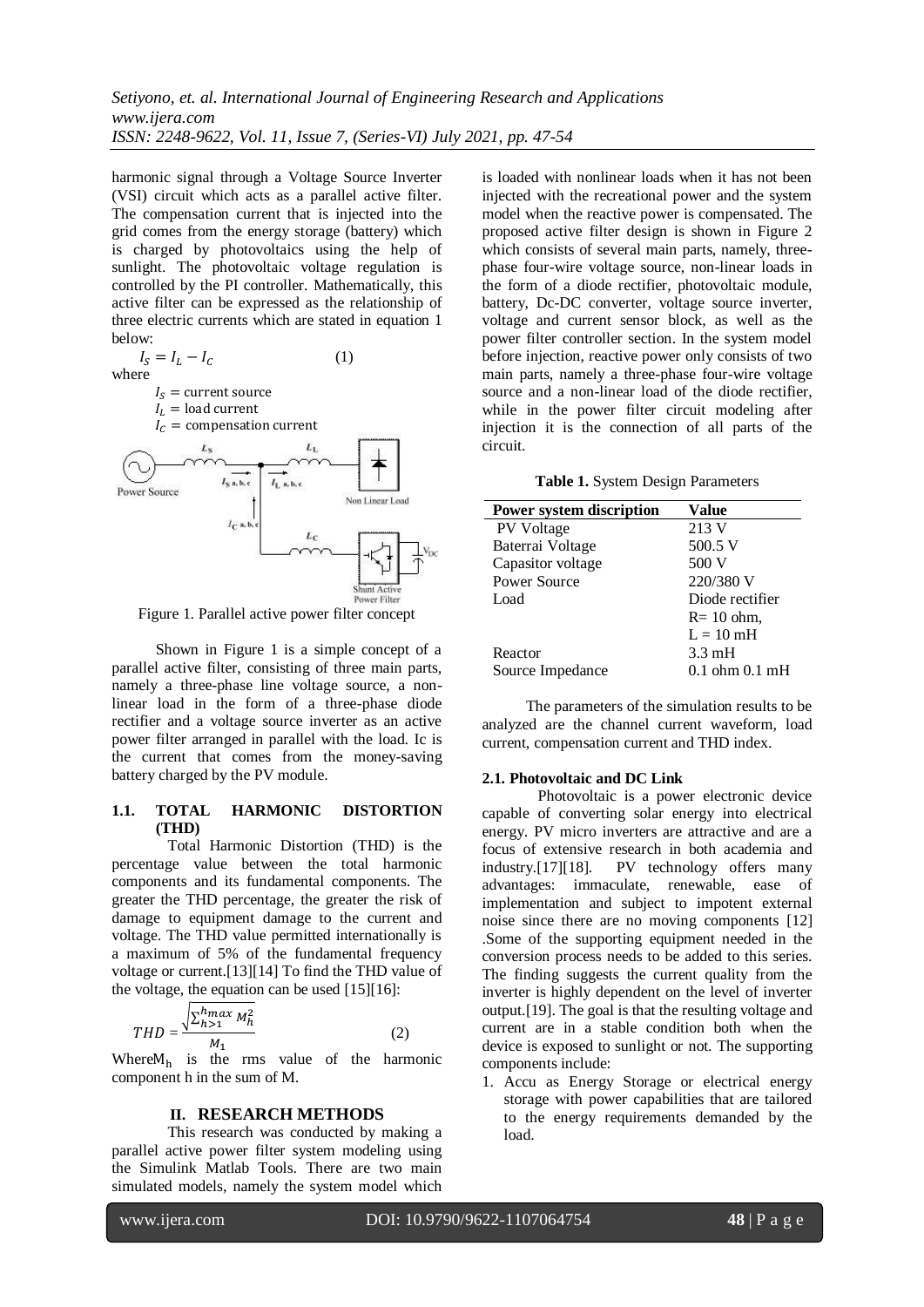- 2. Solar Charge Controller (SCC) functions to regulate charging of electric current to the battery generated by the PV module.
- 3. Voltage Source Inverter (VSI) is a unit for converting direct electricity (dc) into alternating electricity (ac). The capacitor is installed in parallel with the VSI to drain the electric charge from the battery in the form of fluctuating

reactive power to the nets, meaning that the power supplied is in two cycles, namely a positive cycle and a negative cycle.

4. Position Panel Regulator is a supporting element for adjusting the position of the PV module so that it can receive maximum sunlight.



**Figure 2.** Photovoltaic Integrated Active Power Filter System



**Figure 3** Modeling of active power filter system using solar cell

Figure 3 shows the modeling of a system built using the Matlab Simulink tool.

Figure 2 Photovolatic converts solar energy into a DC electricity source which is then stored in a battery storage medium. The DC-DC converter

serves to increase the DC voltage of the battery and keep the DC link voltage constant (800 V). During the daytime PV is designed to compensate the distribution system, while at night the task is taken over by the battery. The energy delivered by PV is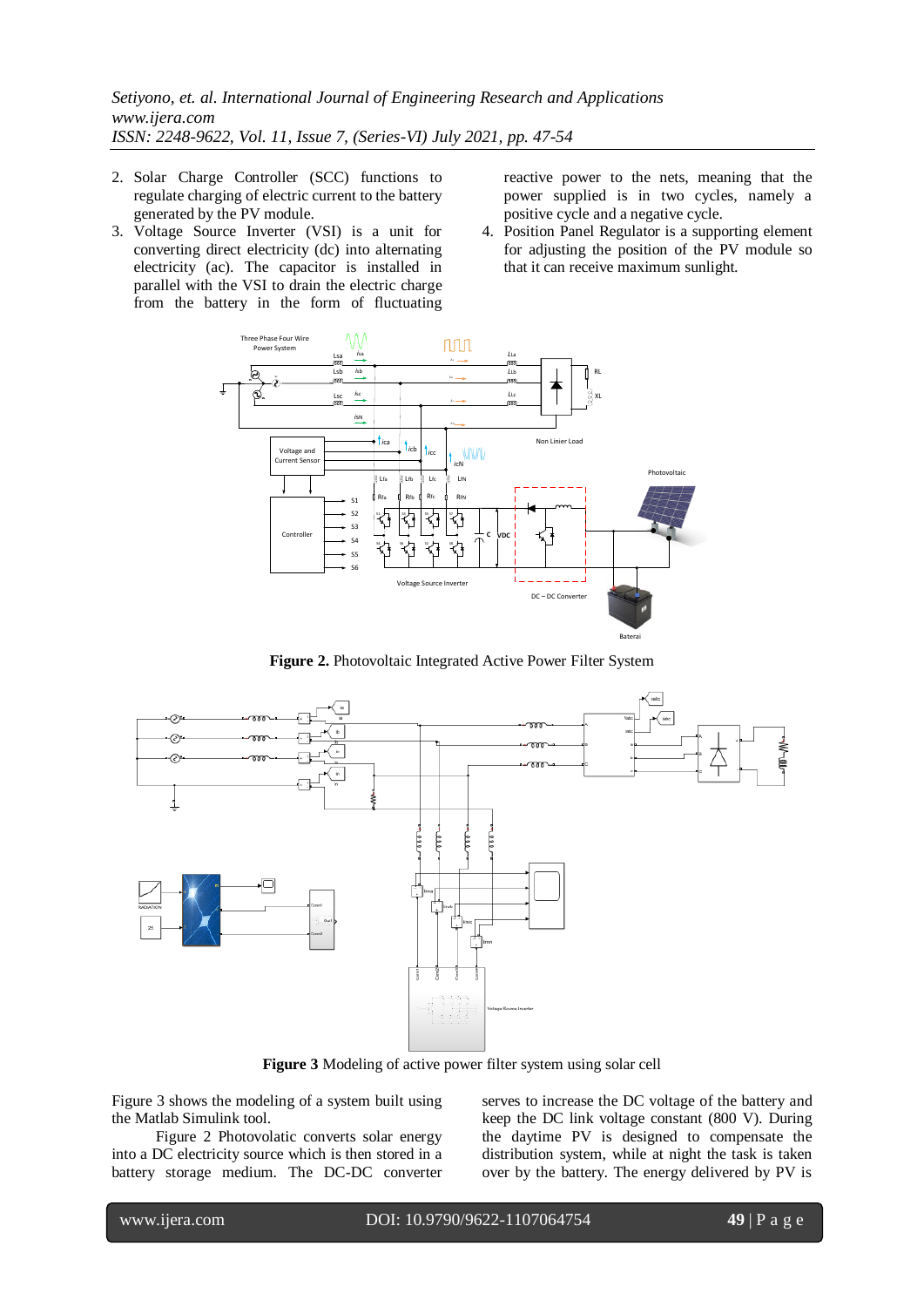only for compensation for reactive power, but when compensation is no longer needed this power is channeled to the battery for storage. The compensation current is obtained from the process of sending (discharging) and absorbing (charging) the energy of the chlorine charge which works to form a certain pattern with a fluctuating voltage.

## **2.2. Voltage Source Inverter (VSI) and Controller**

VSI uses 8 IGBT transistors to distribute the compensating current from the capacitor to the grid. Three pairs of switches are connected to the phase wire line and one switch pair is connected to the neutral wire line. On the DC link side, two series capacitors are installed to serve and create an alternating current compensating wave pattern, and are connected in parallel with VSI. The generation of reference currents uses the Synchrounous Reference Frame (SRF) theory. PI controller is used to maintain the capacitor dc voltage so that it is always greater than or equal to the source voltage. The PI controller together with the hysteresis control are used to generate ignition pulses for 8 VSI switches in injecting the compensation current into the power system wire line.

# **2.3. Synchrounous Reference Frame (SRF) method for generation of Reference Flow**

In the SRF theory, the load current is converted to dq coordinates using Clark's transformation. Calculation of the  $i_{ca}$ ,  $i_{cb}$ ,  $i_{cc}$ ,  $i_{cn}$  reference currents used to build a VSI switch gate ignition signal using the Synchrounous Reference Frame (SRF) method. Shown in Figure 4 the flow block and control signal generation reference system[4][5][9][20][21][22][23][24]

abc to *dq* LPF LPF *dq* to ab **PWM** Pulse Generation PI Controle  $\overline{a}$ Voltage and Current Sensor PLL V<sub>D</sub> S1 S2 S3  $\overline{\mathbf{S}}$  $S<sub>5</sub>$ S6 **VDCreff** *i* Sin θ Cos θ v **L1 L2 L3**  $\overline{\mathcal{S}}$ S8 Ica\* Icb\* Icc\* Icn\*



The step of this method is to transform the source current magnitude  $(i_{sa}, i_{Sh}, i_{Sc})$  which is measured using a current sensor to obtain the magnitude of the instantaneous active component  $i_d$  and the instantaneous reactive component  $i_q$  through a calculation transformation in the abc coordinates converted to  $\alpha$ - $\beta$  coordinates. Equation 1 below shows the relationship between the  $i \dot{a}$ ,  $i_{q}$  and  $i_{0}$ quantities with  $(i_{Sa}, i_{Sb}, i_{Sc})$ :

$$
\begin{bmatrix} i_d \\ i_q \\ i_0 \end{bmatrix} = \frac{2}{3} \begin{bmatrix} \sin \omega_{st} \sin \left( \omega_{st} - \frac{2\pi}{3} \right) & \sin \left( \omega_{st} + \frac{2\pi}{3} \right) \\ \cos \omega_{st} \cos \left( \omega_{st} - \frac{2\pi}{3} \right) & \cos \left( \omega_{st} + \frac{2\pi}{3} \right) \\ \frac{1}{\sqrt{2}} \frac{1}{\sqrt{2}} \frac{1}{\sqrt{2}} & \cos \left( \omega_{st} + \frac{2\pi}{3} \right) \end{bmatrix} \begin{bmatrix} i_{sa} \\ i_{sb} \\ i_{sc} \end{bmatrix}
$$

…… (3)

Where  $\omega_{st}$  is the positive voltage sequence phase obtained from the Phase Locked Loop (PLL) section. PLL is a unit generating  $\sin \omega_{st}$  and  $\cos \omega_{st}$ functions at the fundamental frequency, which is harmonized with the basic component of the voltage measured from the voltage sensor. Active and reactive current components can be composed of DC and AC values in equation 2 below: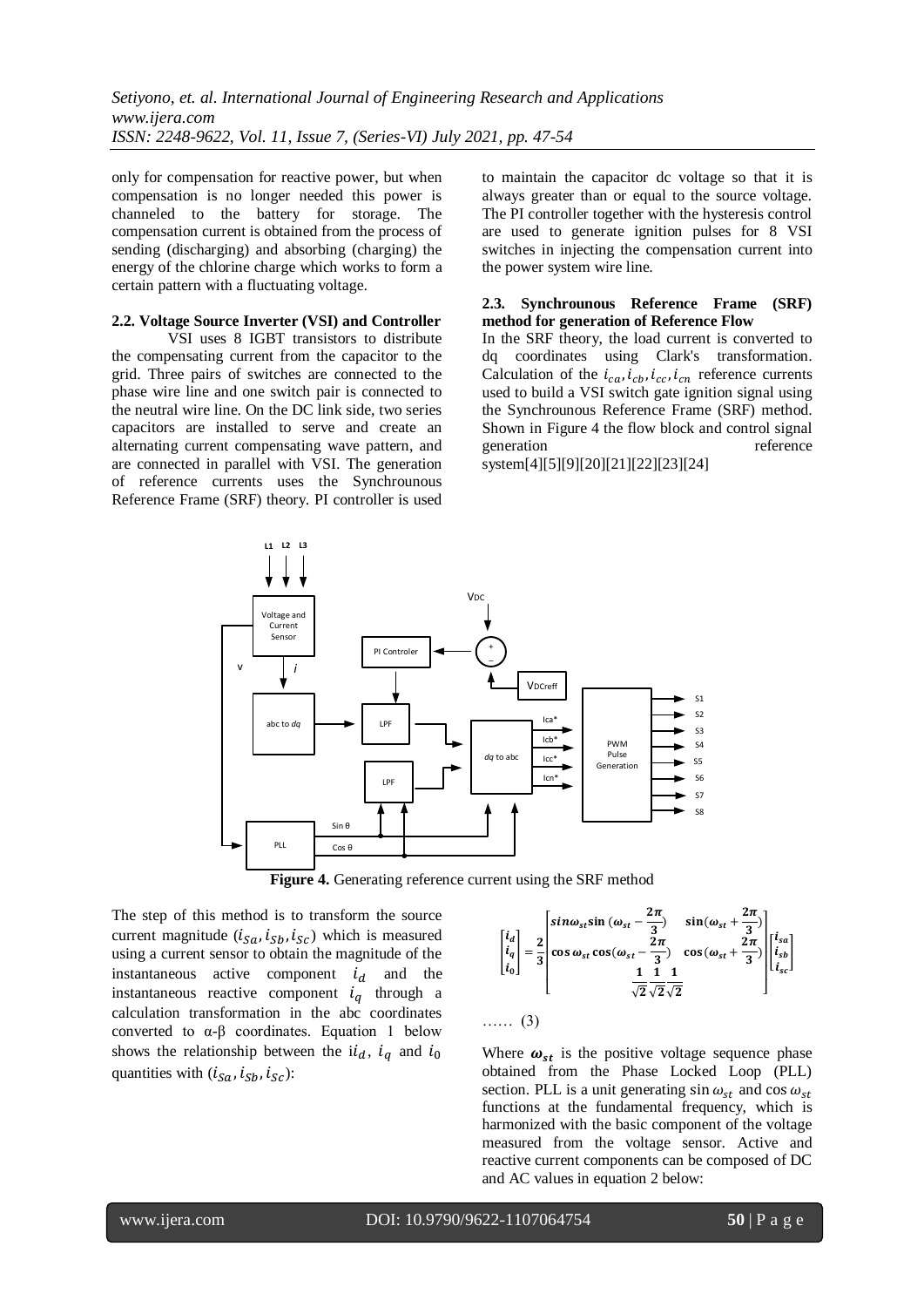(4)

$$
\begin{bmatrix} \boldsymbol{i}_d \\ \boldsymbol{i}_q \end{bmatrix} = \begin{bmatrix} \boldsymbol{i}_{d_{dc}} \\ \boldsymbol{i}_{q_{dc}} \end{bmatrix} + \begin{bmatrix} \boldsymbol{i}_{d_{ac}} \\ \boldsymbol{i}_{q_{ac}} \end{bmatrix}
$$

 $i_{d_{dc}}$  and  $i_{q_{dc}}$  are the components supplied by the source while  $i_{d_{\text{max}}}$  and  $i_{g_{\text{max}}}$  are the harmonic components of the load current.

The reference currents  $i_{ca}$ ,  $i_{cb}$ ,  $i_{cc}$  are obtained from back transformation into the abc coordinates, as shown in equation 3.

$$
\begin{bmatrix} i_{ca} \\ i_{cb} \\ i_{cc} \end{bmatrix} = \begin{bmatrix} \sin \omega_{st} \cos \omega_{st} \\ \sin \left(\omega_{st} - \frac{2\pi}{3}\right) \cos \left(\omega_{st} - \frac{2\pi}{3}\right) \\ \sin \left(\omega_{st} + \frac{2\pi}{3}\right) \cos \left(\omega_{st} + \frac{2\pi}{3}\right) \end{bmatrix} \begin{bmatrix} i_d^* \\ i_q^* \end{bmatrix}
$$
 (5)  
While  $i_{cn} = i_{ca} + i_{cb} + i_{cc}$  (6)

#### **2.4. PI controllers**

PI control is a control whose control action has proportional and integral properties to the error signal. In a system design that is built, the DC link voltage (VDC) capacitor regulates the peak value of the reference current. The capacitor voltage (VDC) compared to the reference voltage (VDCref) coming from the PV results in an error value. This error value is processed by the PI controller to produce a zero steady error in each reference current pattern. The output of this PI control is a peak value consisting of the active power component of the load and the loss component of the power filter to keep the capacitor voltage constant.

#### **2.5. VSI Gate Startup Pulses**

VSI requires a trigger signal to start working to flow the compensation current to the power system network. The signals is obtained from the processing of the reference current by the hysteresis current control unit. This controller is used to compare the actual source currents  $(i_{\text{S}a}, i_{\text{S}b}, i_{\text{S}c}, i_{\text{S}n})$  and the compensating reference currents  $(i_{ca}, i_{ch}, i_{cc})$  to obtain the trigger pulses for VSI. Figure 5 illustrates that the generation of gate pulses .The current control hysteresis method works based on the PWM (Pulse Width Modulation) rules. This controller will issue a single logic pulse if the actual current is greater than the carrier current (PWM carrier) and will issue a logi-1 pulse if the actual current is smaller than the carrier current. These trigger pulses are at the reference current bandwidth. (1). To serve a complementary VSI switch pair, the output pulses from this controller are reversed with a NOT gate. Thus, it takes four pairs of hysterical current controllers that produce eight kinds of trigger pulses.



Figure 5. The method of controlling the width of the hysteresis current

The on and off times of the four switch pairs form a pattern of injection current flow from the DC VSI link voltage source. [7][25]

# **III. SIMULATION RESULTS AND DISCUSSION**

Observations of the system modeling simulation before injection are in the form of line current waves and load currents that have a defective or distorted sinusoidal format.



**Figure 6.** Load Current, Compensation Current, Line Source Current

Figure 6a explains that the load current is in the form of a sinusoid current that is not smooth (pure sinusoid). This shape resembles a square wave which is defective at the peak of the positive cycle and the peak of the negative cycle. This defective wave is caused by harmonic currents that arise due to the performance of the diode in rectifying the voltage source. The harmonic current has an odd multiple of frequency to the frequency of the input voltage source with a certain amplitude, so that the source channel current becomes no longer sinusoid. Figure 6b is the compensation current generated by the performance of the VSI switch in the form of a curved taper wave with the same frequency as the harmonic wave but with a  $180^\circ$ phase difference.This current comes from the charge flow of the DC Link capacitor which transmits energy to the mesh. This compensating current wave is a fluctuating capacitor voltage pattern and is determined by the time the VSI switch is on and off or ON - OFF. Whereas in Figure 6c is the source channel current wave which is kept in a sinusoidal format. Although this source line current is not smooth sinusoidal, and there is little ripple, the existence of this defect is still allowed in a power system. In this study, the wave defect is only found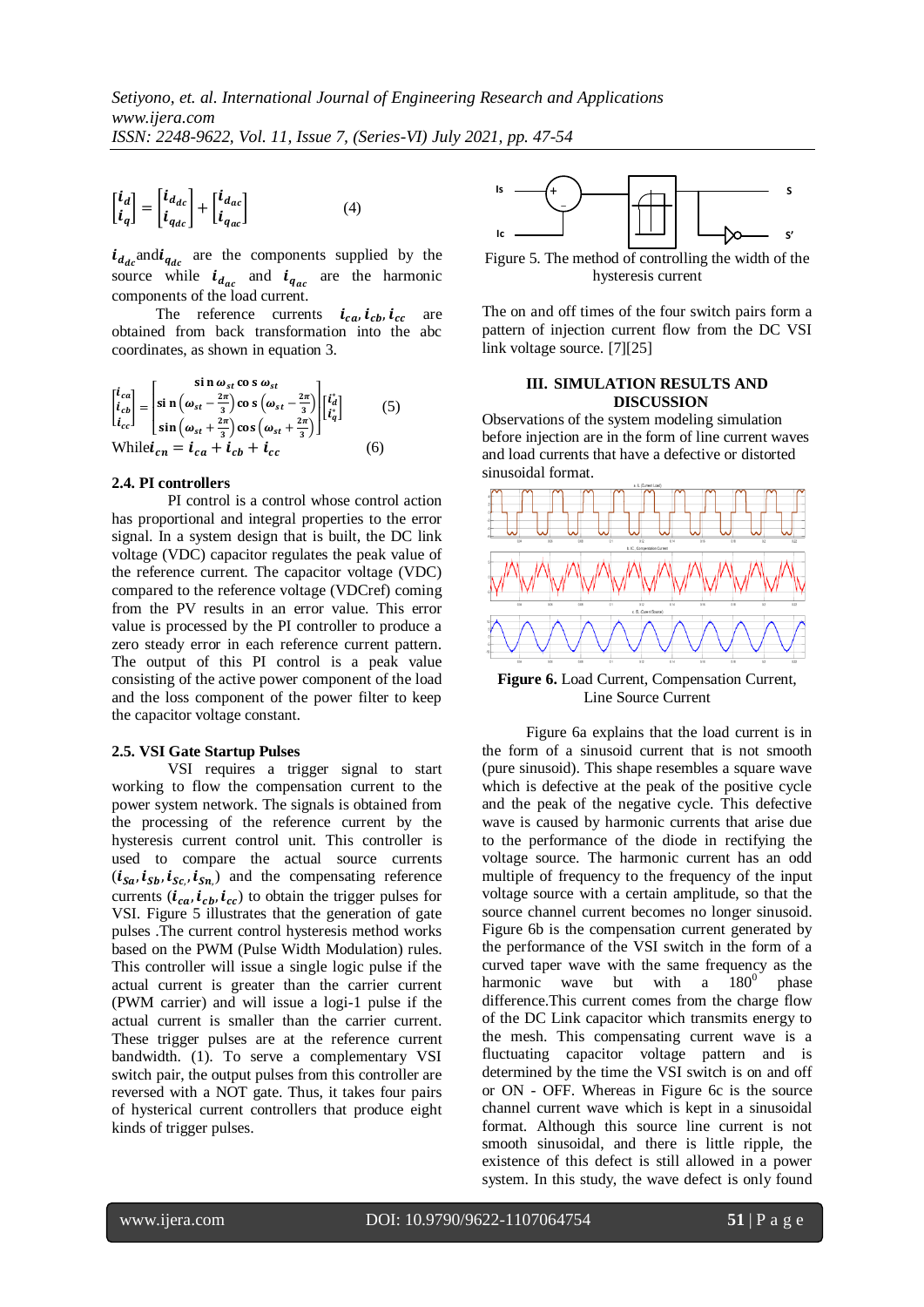in the line current while the source line voltage is maintained in the form of a smooth sinusoid. So it can be said that current harmonics do not always result in voltage harmonics, but voltage harmonics will always result in current harmonics.



**Figure 7.** Load Current, Compensation Current, Three-phase source line current

Figure 7a is the three waves of load current, compensating current, and three-phase source channel current where each wave has the same shape, amplitude and frequency, but has different phases by  $120^0$ . Neutral current is very small and almost close to zero. Figure 7b is the four components of the  $i_{ca}$ ,  $i_{cb}$ ,  $i_{cc}$ ,  $i_{cn}$  compensation currents which have almost the same pattern apart from the neutral current compensating current. The maximum amplitude is around 7 A. Figure 7.c shows the channel current waveform of each channel source which is close to a sinusoid and has  $120^{\circ}$ phase differences.



**Figure 8.** THD index before injection

Figure 8 shows that the THD index of the power system current is 30.02%. This quantity is the THD level of the power system before injection and the value is quite large. The harmonic waves that introduce the mesh are in the order 5,7,11,13, 17 and 19 or at frequencies (250 Hz, 350 Hz, 550 Hz, 650 Hz, 850 Hz and 950 Hz). The comparison of the amplitude of the harmonic wave to the amplitude of the source line voltage is 22.5%, 11.25%, 9%, 6%, 6.5% and 4.5%, respectively.



**Figure 9.** THD index after injection

Figure 8 shows that the THD of the power system after injection decreased significantly by 2.91%. The amplitude of the harmonic wave can also be reduced to a very small level below 1% of the amplitude of the source channel wave. It appears that the amplitudes of the 5,7, 11,13,17, and 19 harmonics are at the level of 0.104%, 0.085%, 0.063% and so on. So it can be said that this modeling has succeeded in reducing the THD of the system very significantly.

# **IV. CONCLUSION**

Active power filter system modeling using solar energy sources as a compensator for reactive power has been simulated successfully. The solar energy is converted using photovoltaic into a DC current source and stored in the battery which is used to inject reactive power into the mesh through a DC link capacitor on the Voltage Source Inverter (VSI). The voltage generated by the battery is amplified by the booster unit at 500.5 V DC. The filter system can work normally if the minimum battery voltage value is the same as the DC link capacitor voltage. Reactive power compensation can only occur during the day. The simulation results show that the system's THD can be significantly reduced, from 30.02% down to 2.91%. This indicates that this modeling is feasible to be implemented as a power system. For further research, this power filter system can be developed to make the reactive power compensation control valid throughout the day, namely during the day and night. Research development on this topic can also be applied to single-phase power systems.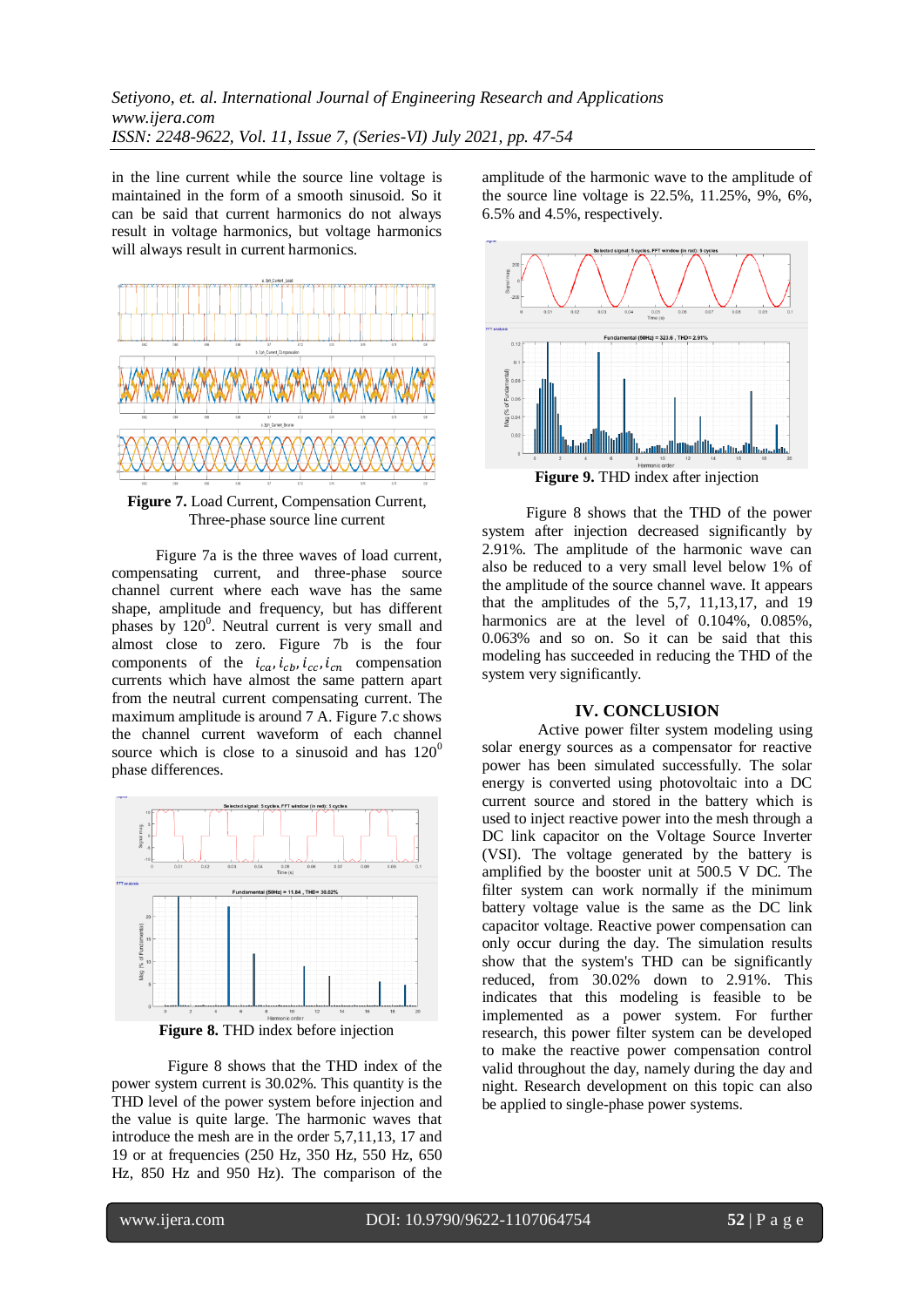## **REFFERENCE**

- [1] M. Jauhari, D. C. Riawan, and M. Ashari, "Control Design For Shunt Active Power Filter Based On p-q Theory In Photovoltaic Grid-Connected System," *Int. J. Power Electron. Drive Syst.*, vol. 9, no. 3, p. 1064, 2018, doi: 10.11591/ijpeds.v9.i3.pp1064- 1071.
- [2] M. Vijayakumar and S. Vijayan, "PV Based Three-Level NPC Shunt Active Power Filter with Extended Reference Current Generation Method," *Int. J. Electr. Energy*, vol. 2, no. 4, pp. 258–267, 2014, doi: 10.12720/ijoee.2.4.258-267.
- [3] Y. R. Babu, R. Srivasa, and P. L. Reddy, "Shunt Active Power Filter connected to MPPT based photo voltaic Array for PQ enhancement," vol. 114, no. 9, pp. 389–398, 2017.
- [4] T. Mahni, M. T. Benchouia, K. Srairi, A. Ghamri, and A. Golea, "Three-phase forwire shunt active filter with unbalanced loads," *Energy Procedia*, vol. 50, pp. 528– 535, 2014, doi: 10.1016/j.egypro.2014.06.064.
- [5] B. R. Teja, B. R. Krishna, V. Gowtham, and M. Chakravarthi, "Control Algorithm of Shunt Active Power Filter for Harmonic Mitigation Using Indirect Current Control Technique," *Technology*, vol. 9, no. 2, pp. 37–48, 2018.
- [6] M. Thousif, S. Sumukha, G. Ashwini, and R. Ankitha, "Modelling and Simulation of Shunt Active Filter for Harmonic Reduction," vol. 5, no. 18, pp. 1–4, 2017.
- [7] . S. M., "Power System Harmonic Reduction Using Shunt Active Filter," *Int. J. Res. Eng. Technol.*, vol. 03, no. 04, pp. 935–939, 2014, doi: 10.15623/ijret.2014.0304166.
- [8] P. B. Endait, "Harmonic Reduction System Using Active Filter," vol. 3, no. 5, pp. 217– 220, 2016.
- [9] M. Sunitha and B. N. Kartheek, "Elimination of Harmonics Using Active Power Filter Based on DQ Reference Frame Theory," vol. 4, no. April, pp. 781–785, 2013.
- [10] O. N. T. H. E. Use, L. T. For, M. Language, R. Krones, and B. M. Language, "O R an O R," vol. 31, pp. 51–54, 1981.
- [11] T. Esram and P. L. Chapman, "Comparison of photovoltaic array maximum power point tracking techniques," *IEEE Trans. Energy Convers.*, vol. 22, no. 2, pp. 439–449, 2007, doi: 10.1109/TEC.2006.874230.
- [12] A. Mathematics, "PV interconnected shunt active filter for power balancing and

harmonic mitigation  $\ast$ ," vol. 118, no. 18, pp. 2341–2354, 2020.

- [13] "IEEE Recommended Practices and Requirements for Harmonic Control in Electric Power Systems, "IEEE std 519- 1992," *Ieee*, pp. 1–9, 1992.
- [14] H. H. Kulkarni, V. S. Jape, D. S. Bankar, and R. V. Borkar, "Analysis of power quality indices and harmonics in power distribution network with reference to IEEE standard 519-1992," *Int. J. Sci. Technol. Res.*, vol. 8, no. 10, pp. 1065–1067, 2019.
- [15] I. W. Rinas, I. M. Suartika, and A. A. M. Pemayun, "Analysis of the Increase of Transformer Power Losses due to the Operation of Unbalanced Nonlinier Loads," *J. Electr. Electron. Informatics*, vol. 2, no. 2, p. 38, 2018, doi: 10.24843/jeei.2018.v02.i02.p04.
- [16] C. Yıldız, Ö. F. Keçecioğlu, H. Açıkgöz, A. Gani, and M. Şekkeli, "Power Quality Measurement and Evaluation of a Wind Farm Connected to Distribution Grid," *Procedia - Soc. Behav. Sci.*, vol. 195, pp. 2370–2375, 2015, doi: 10.1016/j.sbspro.2015.06.211.
- [17] M. Premkumar, K. Karthick, and R. Sowmya, "A review on solar PV based grid connected microinverter control schemes and topologies," *Int. J. Renew. Energy Dev.*, vol. 7, no. 2, pp. 171–182, 2018, doi: 10.14710/ijred.7.2.171-182.
- [18] F. Wang, Y. Zhu, and J. Yan, "Performance of solar PV micro-grid systems: A comparison study," *Energy Procedia*, vol. 145, pp. 570–575, 2018, doi: 10.1016/j.egypro.2018.04.083.
- [19] C. K. Gan, S. R. Mahmoud, K. A. Baharin, and M. H. Hairi, "Influence of single-phase solar photovoltaic systems on total harmonic distortion: A case study," *Indones. J. Electr. Eng. Comput. Sci.*, vol. 12, no. 2, pp. 620– 624, 2018, doi: 10.11591/ijeecs.v12.i2.pp620-624.
- [20] E. Engineering, "Synchronous Reference Scheme for Harmonic and Unbalance Compensation Using Active Power Filter," vol. 2, no. 6, 2015.
- [21] V. V Choudhari, "Performance Analysis of Shunt Active Power Filter for Various Reference Current Generation Techniques," vol. 1, no. 8, pp. 223–228, 2015.
- [22] P. N. Babu, B. Kar, and B. Halder, "Modelling and analysis of a hybrid active power filter for power quality improvement using hysteresis current control technique," *India Int. Conf. Power Electron. IICPE*, vol.